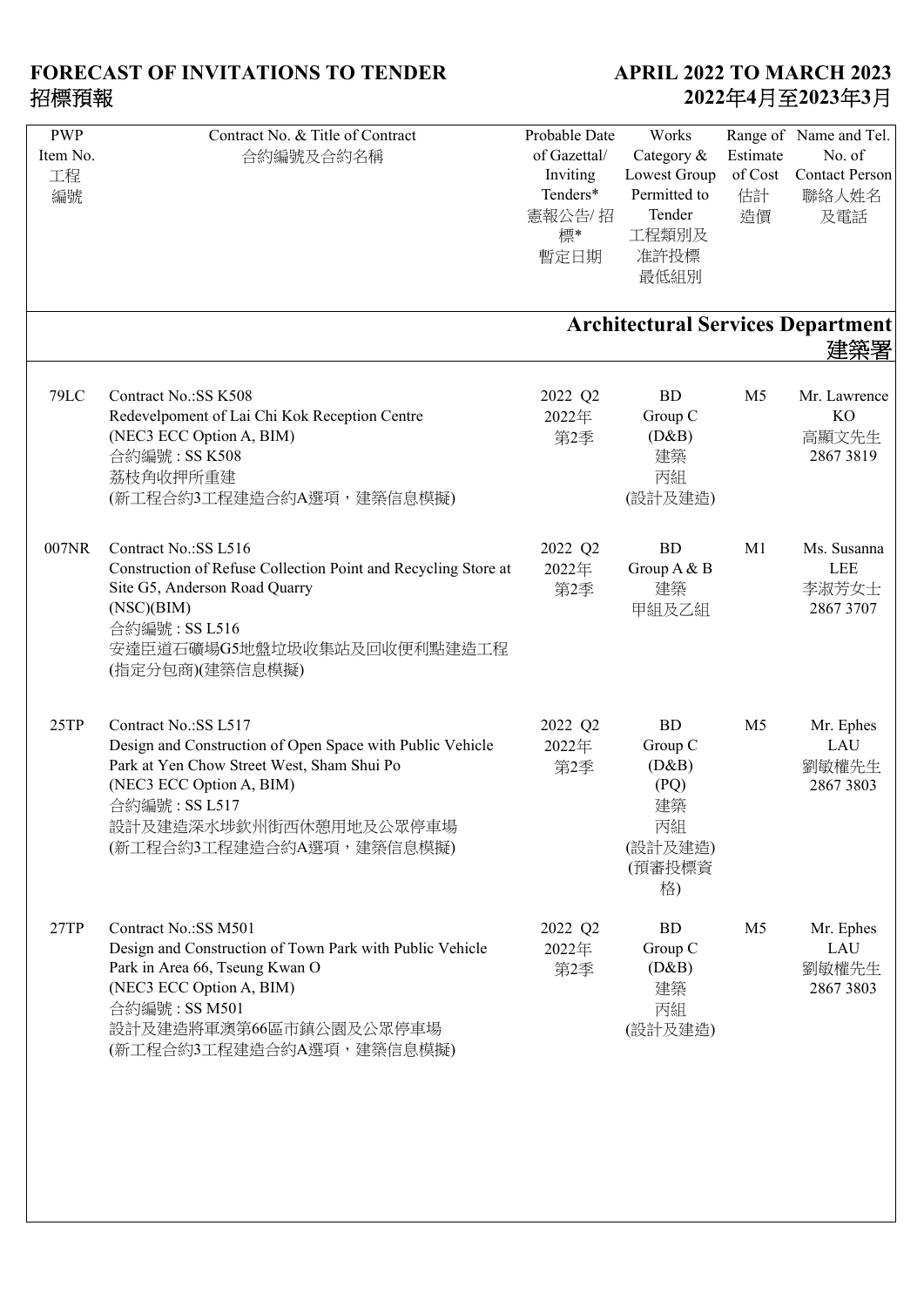| 合約編號及合約名稱                                                                                                                                                                                                                                                                      | Probable Date<br>of Gazettal/<br>Inviting<br>Tenders*<br>憲報公告/招<br>標*<br>暫定日期 | Works<br>Category &<br>Lowest Group<br>Permitted to<br>Tender<br>工程類別及<br>准許投標<br>最低組別 | Estimate<br>of $\mathop{\mathsf{Cost}}$<br>估計<br>造價 | Range of Name and Tel.<br>No. of<br><b>Contact Person</b><br>聯絡人姓名<br>及電話 |
|--------------------------------------------------------------------------------------------------------------------------------------------------------------------------------------------------------------------------------------------------------------------------------|-------------------------------------------------------------------------------|----------------------------------------------------------------------------------------|-----------------------------------------------------|---------------------------------------------------------------------------|
|                                                                                                                                                                                                                                                                                |                                                                               |                                                                                        |                                                     | 建築署                                                                       |
| Contract No.: To be confirmed<br>Design and Construction of Columbarium at Siu Ho Wan,<br>Lantau<br>(NEC4 ECC Option A, BIM, MiC)<br>合約編號:待定<br>設計及建造大嶼山小蠔灣興建骨灰安置所<br>(新工程合約4工程建造合約A選項,建築信息模擬,組裝合<br>成)                                                                        | After 2022 Q2<br>2022年<br>第2季後                                                | BD<br>Group C<br>(D&B)<br>建築<br>丙組<br>(設計及建造)                                          | M <sub>5</sub>                                      | Mr. Y. T.<br><b>CHOW</b><br>周潤堂先生<br>2867 3716                            |
| Contract No.:SS M502<br>Design and Construction of Reprovisioning of Kong Wan Fire<br>Station<br>(NEC4 ECC Option A, BIM)<br>合約編號: SS M502<br>設計及建造港灣消防局重置工程<br>(新工程合約4工程建造合約A選項,建築信息模擬)                                                                                       | 2022 Q3<br>2022年<br>第3季                                                       | <b>BD</b><br>Group C<br>(D&B)<br>建築<br>丙組<br>(設計及建造)                                   | M <sub>5</sub>                                      | Mr. Jackson<br><b>WAI</b><br>衞文輝先生<br>2867 3917                           |
| Contract No.:SS L505<br>Re-development of the Correctional Services Department Staff<br>Training Institute Multi-purpose Gymnasium at 47 Tung Tau<br>Wan Road, Stanley<br>(NEC3 ECC Option B, BIM)<br>合約編號: SS L505<br>赤柱東頭灣道47號懲教署職員訓練院多用途體育館重建工<br>程(新工程合約3工程建造合約B選項,建築信息模擬) | 2022 Q3<br>2022年<br>第3季                                                       | <b>BD</b><br>Group B<br>建築<br>乙組                                                       | M4                                                  | Mr. Felix<br><b>KONG</b><br>江朝健先生<br>28673913                             |
| Contract No.: SS M503<br>Design and Construction of Joint-user Complex at Site G2,<br>Anderson Road Quarry<br>(NEC4 ECC Option A, BIM)<br>合約編號: SS M503<br>設計及建造安達臣道石礦場G2地盤聯用綜合大樓<br>(新工程合約4工程建造合約A選項,建築信息模擬)                                                                  | 2022 Q3<br>2022年<br>第3季                                                       | <b>BD</b><br>Group C<br>(D&B)<br>建築<br>丙組<br>(設計及建造)                                   | M <sub>5</sub>                                      | Ms. Castle<br><b>WONG</b><br>黄芷娟女士<br>2867 3680                           |
|                                                                                                                                                                                                                                                                                | Contract No. & Title of Contract                                              |                                                                                        |                                                     | <b>Architectural Services Department</b>                                  |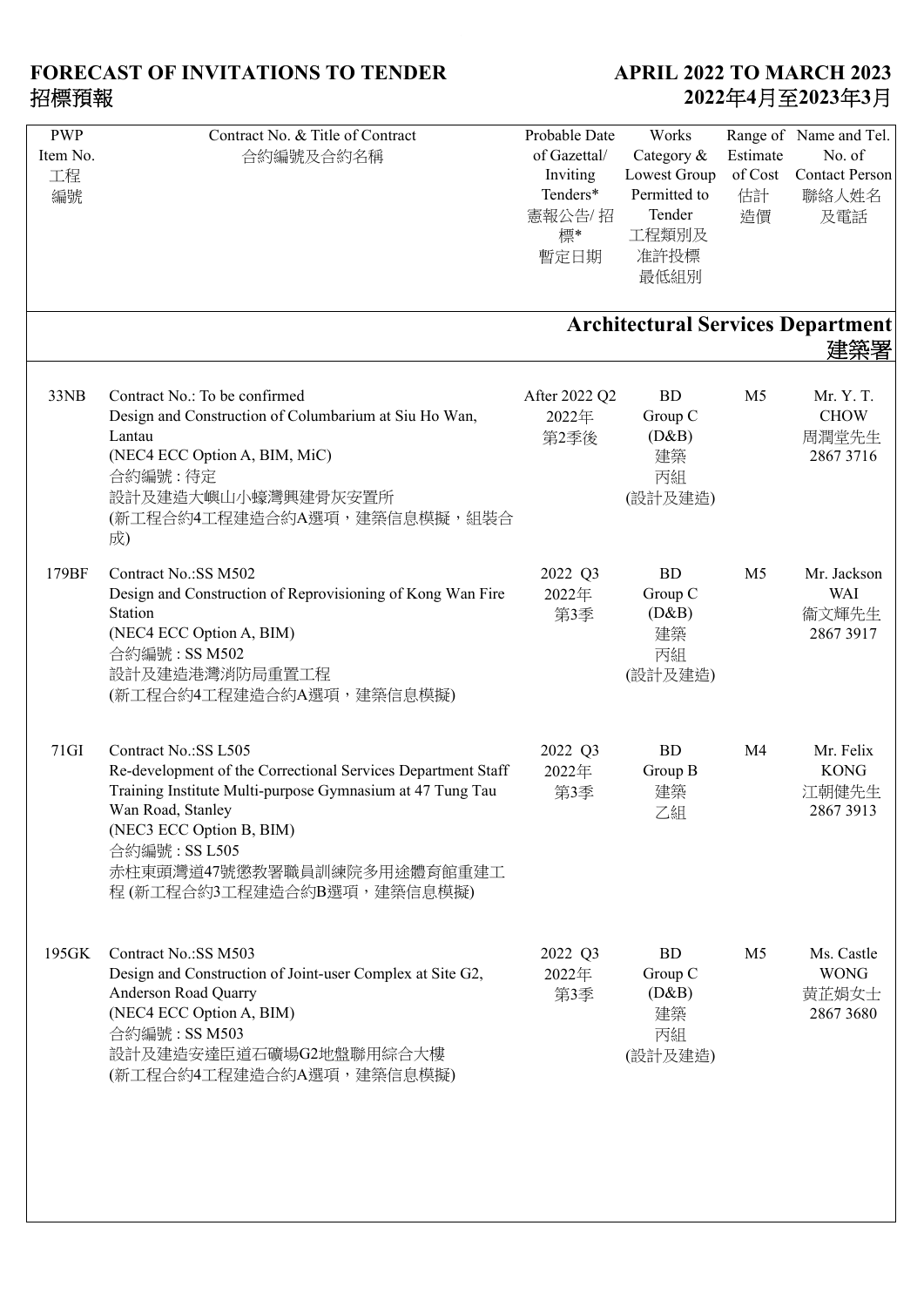| <b>PWP</b><br>Item No.<br>工程<br>編號 | Contract No. & Title of Contract<br>合約編號及合約名稱                                                                                                                                                                                                                                                                                                          | Probable Date<br>of Gazettal/<br>Inviting<br>Tenders*<br>憲報公告/招<br>標*<br>暫定日期 | Works<br>Category &<br>Lowest Group<br>Permitted to<br>Tender<br>工程類別及<br>准許投標<br>最低組別 | Estimate<br>of Cost<br>估計<br>造價 | Range of Name and Tel.<br>No. of<br><b>Contact Person</b><br>聯絡人姓名<br>及電話 |
|------------------------------------|--------------------------------------------------------------------------------------------------------------------------------------------------------------------------------------------------------------------------------------------------------------------------------------------------------------------------------------------------------|-------------------------------------------------------------------------------|----------------------------------------------------------------------------------------|---------------------------------|---------------------------------------------------------------------------|
|                                    |                                                                                                                                                                                                                                                                                                                                                        |                                                                               |                                                                                        |                                 | <b>Architectural Services Department</b><br>建築署                           |
| 476RO                              | Contract No.:SS L518<br>Improvement of Tsuen Wan Riviera Park and Tsuen Wan Park<br>- phase 1 development<br>(NEC4 ECC Option B, BIM)<br>合約編號: SS L518<br>荃灣海濱公園及荃灣公園改善工程-第一期發展計劃<br>(新工程合約4工程建造合約B選項,建築信息模擬)                                                                                                                                          | 2022 Q3<br>2022年<br>第3季                                                       | <b>BD</b><br>Group B<br>建築<br>乙組                                                       | M <sub>3</sub>                  | Ms. Jackie<br><b>LEE</b><br>李嘉麗女士<br>2867 3453                            |
| 28TP                               | Contract No.: SS M505<br>Design and Construction of Sports Facilities with Public<br>Vehicle Park in Tung Tau Industrial Area, Yuen Long<br>(NEC4 ECC Option A, BIM)<br>合約編號: SS M505<br>設計及建造元朗東頭工業區體育設施及公眾停車場<br>(新工程合約4工程建造合約A選項,建築信息模擬)                                                                                                            | 2022 Q3<br>2022年<br>第3季                                                       | <b>BD</b><br>Group C<br>(D&B)<br>建築<br>丙組<br>(設計及建造)                                   | M <sub>5</sub>                  | Mr. John<br><b>FUNG</b><br>馮耀亮先生<br>2867 3631                             |
|                                    | Contract No.: To be confirmed<br>Term Contract for the Design and Construction of Fitting-Out<br>Works to Buildings and Lands and Other Properties for which<br>the Architectural Services Department is Responsible<br>[Designated Contract Area: Kowloon and New Territories]<br>合約編號:待定<br>為建築署負責的建築物、土地及其他物業的裝修工程進行<br>設計及建造的定期合約<br>[合約指定區:九龍及新界] | 2022 Q3<br>2022年<br>第3季                                                       | <b>TURN</b><br>Groups I & II<br>(D&B)<br>全包室内設<br>計及<br>裝修工程<br>第一組及<br>第二組<br>(設計及建造) | M <sub>5</sub>                  | Mr. Nevin<br>LAM<br>林耀漢先生<br>2773 2455                                    |
| 199SC                              | Contract No.: To be confirmed<br>Construction of Joint-user complex at Texaco Road, Tsuen<br>Wan<br>(NEC4 ECC Option B, BIM)<br>合約編號:待定<br>荃灣德士古道聯用綜合大樓建造工程<br>(新工程合約4工程建造合約B選項,建築信息模擬)                                                                                                                                                                | After 2022 Q3<br>2022年<br>第3季後                                                | <b>BD</b><br>Group B<br>建築<br>乙組                                                       | M <sub>3</sub>                  | Mr. Kevin SY<br>施健文先生<br>2867 6423                                        |